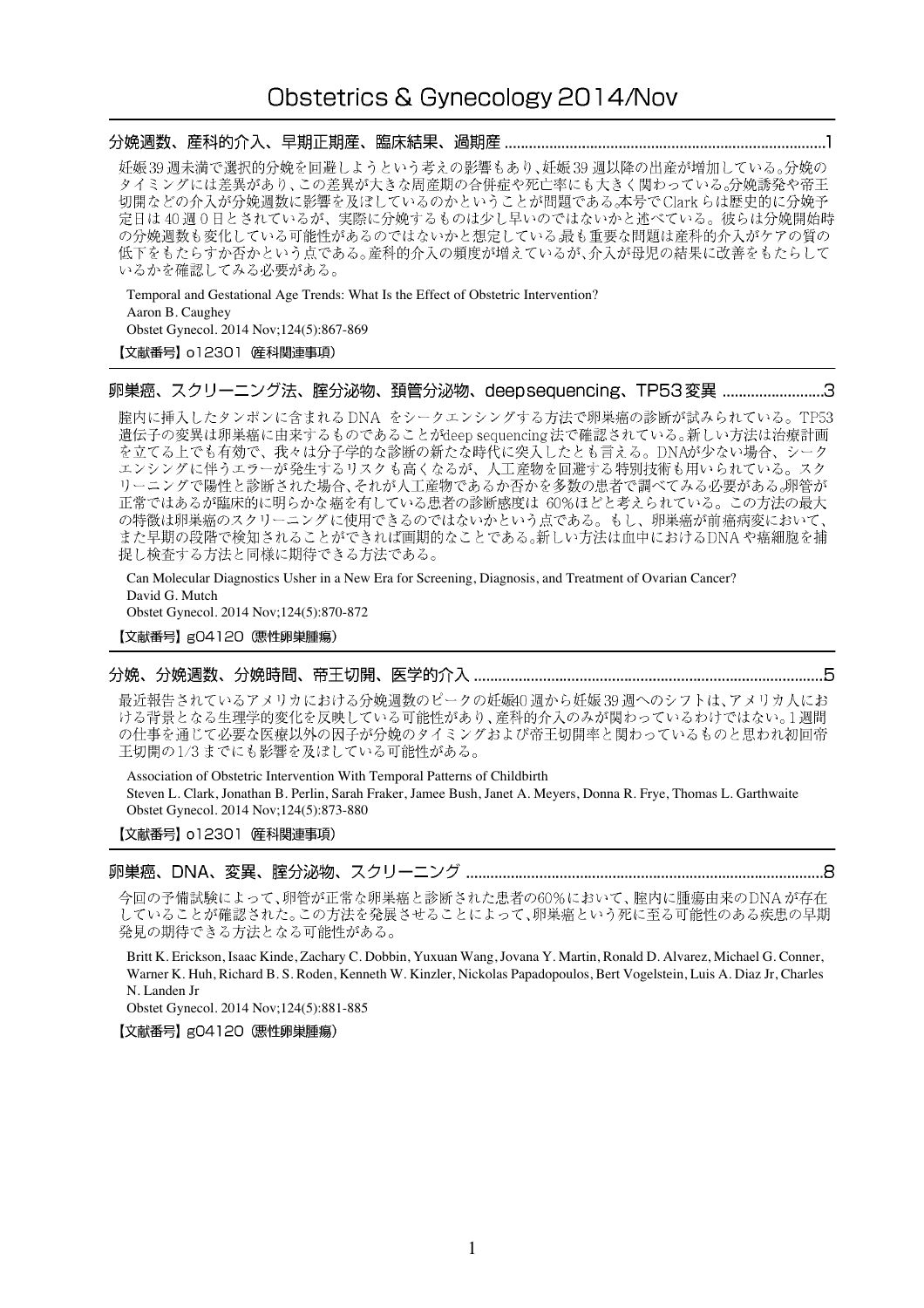Robotic手術を利用した付属器手術は急速に増加しているが、腹腔鏡下手術と比較したところ、Robotic付属器手術 では費用がかなり上昇し、術中の合併症にもわずかではあるが統計的に有意な増加が認められた。

Comparative Effectiveness of Robotically Assisted Compared With Laparoscopic Adnexal Surgery for Benign Gynecologic Disease

Jason D. Wright, Alessandra Kostolias, Cande V. Ananth, William M. Burke, Ana I. Tergas, Eri Prendergast, Scott D. Ramsey, Alfred I. Neugut, Dawn L. Hershman

Obstet Gynecol. 2014 Nov;124(5):886-896

【文献番号】gO7300 (腹腔鏡下手術、ミニラパロトミー、ロボット手術)

|--|--|--|--|--|--|

子宮鏡下筋腫核出術を施行する際に経頚管的にvasopressinを病巣内に注入することによって手術時間の短縮は得 られなかったが液体の注入量は有意に減少し、液体の血管内侵入量および術中の出血量の減少が認められ術野の清 明度も改善した。

Transcervical Intralesional Vasopressin Injection Compared With Placebo in Hysteroscopic Myomectomy: A Randomized Controlled Trial

Alyssa Sze Wai Wong, Chun Wai Cheung, Sik Wing Yeung, Hiu Lan Fan, Tak Yeung Leung, Daljit Singh Sahota Obstet Gynecol. 2014 Nov;124(5):897-903

【文献番号】gO7400 (子宮鏡下手術)

# 

endometrial ablation を施行する際に治療結果に患者の特性が関わっていることをカウンセリングの際に伝える必 要がある。endometrial ablation を受けたかなりのものにその後疼痛が認められる。

Postablation Risk Factors for Pain and Subsequent Hysterectomy Kayla M. Wishall, Joan Price, Nigel Pereira, Samantha M. Butts, Carl R. Della Badia Obstet Gynecol. 2014 Nov;124(5):904-910

【文献番号】gO2910 (子宮動脈塞栓術、血流遮断術、内膜凝固術、内膜切除術)

### 

妊娠前の BMI は妊娠の自覚の遅れと相関せず、妊婦健診の遅れや健診を受けないリスクのオッズ比の上昇とも相 関しないという結果が得られた。

Association Between Body Mass Index and the Timing of Pregnancy Recognition and Entry Into Prenatal Care Courtney D. Lynch, Rachel Tumin, Mona R. Prasad Obstet Gynecol. 2014 Nov;124(5):911-918

【文献番号】 o12210 (妊産婦管理、高齢妊娠、若年妊娠、肥満、糖尿病、運動、抑うつ)

## 

妊娠第2三半期において臍帯穿刺を受けることによってSGA、早産、低出生体重児および胎児喪失などのリスク は上昇する。

Second-Trimester Cordocentesis and the Risk of Small for Gestational Age and Preterm Birth Theera Tongsong, Chanane Wanapirak, Wirawit Piyamongkol, Supatra Sirirchotiyakul, Fuanglada Tongprasert, Kasemsri Srisupundit, Suchaya Luewan, Kuntharee Trisrisilp Obstet Gynecol. 2014 Nov;124(5):919-925

【文献番号】 003700 (胎児治療、胎児手術、胎児診断)

### 

臍帯静脈の血液ガスのパラメーターは動脈血の血液ガスのパラメーターおよび塩基欠乏の強力な予測因子となる という結果が得られた。臍帯動脈血が得られない場合には臍帯静脈血の血液ガスを調べることによって胎児酸血症 の尤度を予測することができる。

Predicting Fetal Acidemia Using Umbilical Venous Cord Gas Parameters

Jessica Cantu, Jeff M. Szychowski, Xuelin Li, Joseph Biggio, Rodney K. Edwards, William Andrews, Alan T. N. Tita Obstet Gynecol. 2014 Nov;124(5):926-932

【文献番号】 oO8100 (新生児仮死、新生児痙攣、神経発達障害、脳性麻痺、新生児合併症、新生児アシドーシス)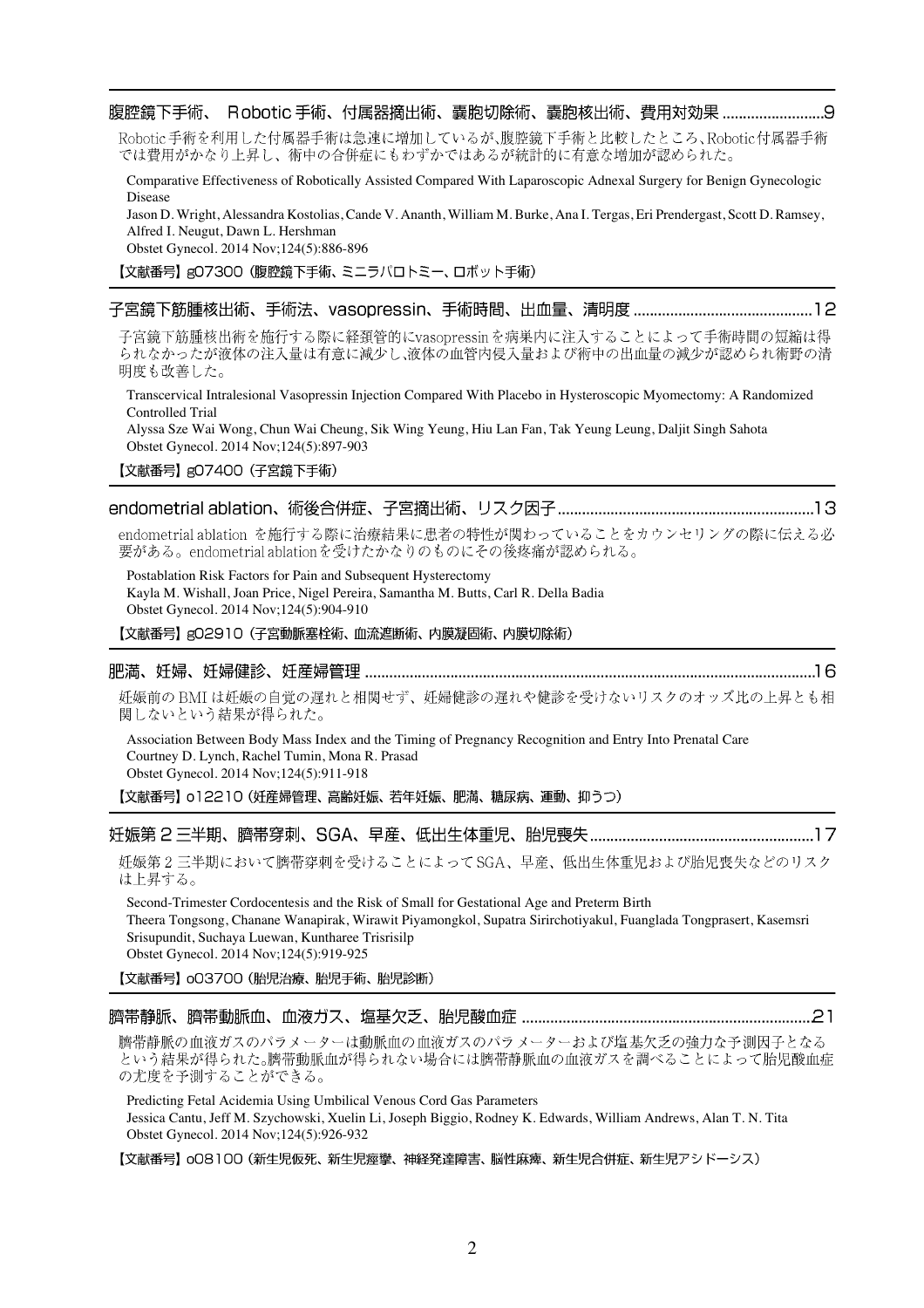|--|

妊娠関連高血圧 (pregnancy-associated hypertension) を認めた女性においてラボの検査値が異常と判定される頻 度は疾患の重症度とともに増加するという結果が得られた。ネガティブな周産期の臨床結果はラボの検査値が異常 を示す群において上昇し、特に臨床的徴候を認めたものにおいて上昇する。このような情報は早期の分娩の意思決 定に有用である。

Laboratory Abnormalities in Pregnancy-Associated Hypertension: Frequency and Association With Pregnancy Outcomes Jessica Cantu, Rebecca G. Clifton, James M. Roberts, Kenneth J. Leveno, Leslie Myatt, Uma M. Reddy, Michael W. Varner, Ronald J. Wapner, John M. Thorp Jr, Brian M. Mercer, Alan M. Peaceman, Susan M. Ramin, Philip Samuels, Anthony Sciscione, George Saade, Yoram Sorokin, for the Eunice Kennedy Shriver National Institute of Child Health and Human Development (NICHD) Maternal-Fetal Medicine Units (MFMU) Network Obstet Gynecol. 2014 Nov;124(5):933-940

【文献番号】 o02200 (妊娠中毒症、子癇前症、妊娠高血圧、妊娠高血圧性疾患、腎機能障害、胎盤剥離、子癇、リスク因子)

#### ……27

産婦人科領域で活用できると思われるアプリの中で、実際に産婦人科に有用なアプリは 15%未満でないかと思わ れる。ヘルスケア提供者のケアを改善し患者の予後を改善する可能性のあるアプリについて産婦人科領域の専門 団体はレビューし、その精度を確認してみる必要がある。このような重要な仕事を担う新たな委員会を発足させる 必要がある。

Identification of iPhone and iPad Applications for Obstetrics and Gynecology Providers Sara Farag, Kathy Chyjek, Katherine T. Chen Obstet Gynecol. 2014 Nov;124(5):941-945

【文献番号】mO1100 (産婦人科関連領域、医学教育、総論)

# Women's Health Initiative、HRT、ホルモン補充療法、冠動脈心疾患、疫学調査 ............................30

Women's Health Initiativeの研究結果が報告された後に、ホルモン補充療法の使用状況に変化をもたらしたが、冠 動脈心疾患による死亡率に影響は認められていないという結果が全国的調査で明らかとなった。

Coronary Heart Disease Mortality and Hormone Therapy Before and After the Women's Health Initiative Pauliina Tuomikoski, Heli Lyytinen, Pasi Korhonen, Fabian Hoti, Pia Vattulainen, Mika Gissler, Olavi Ylikorkala, Tomi S. Mikkola

Obstet Gynecol. 2014 Nov;124(5):947-953

【文献番号】 r12300 (ホルモン補充療法、更年期、骨粗鬆症、性機能、代替療法、男性若返り療法、アンチエイジング、閉経)

# 

母乳栄養率の高い地域において、1対1の出生前の母乳栄養の支援と教育は完全母乳栄養率および母乳栄養持続期 間の改善はもたらさなかった。

Antenatal Education to Increase Exclusive Breastfeeding: A Randomized Controlled Trial Ka Lun Wong, Daniel Yee Tak Fong, Irene Lai Yin Lee, Sing Chu, Marie Tarrant Obstet Gynecol. 2014 Nov;124(5):961-968

【文献番号】n01400 (授乳法、母乳栄養、人工栄養、カンガルーケア、授乳、母児同室、ベッド共有)

## 

染色体の異数性のスクリーニングによって陽性と判定された奸婦に診断的検査を行ったところ染色体異常の16.9 %は非侵襲的出生前検査で検知されるものではないという結果が得られた検知されない数的異常は比較的軽微な 情報である。また、伝統的スクリーニングや侵襲的出生前診断検査と非侵襲的出生前検査の比較検討を行っている 機関が考慮すべき重要な情報でもある。

Chromosome Abnormalities Detected by Current Prenatal Screening and Noninvasive Prenatal Testing Mary E. Norton, Laura L. Jelliffe-Pawlowski, Robert J. Currier Obstet Gynecol. 2014 Nov;124(5):979-986

【文献番号】 rO9200 (出生前診断、着床前診断、着床前スクリーニング、男女産み分け)